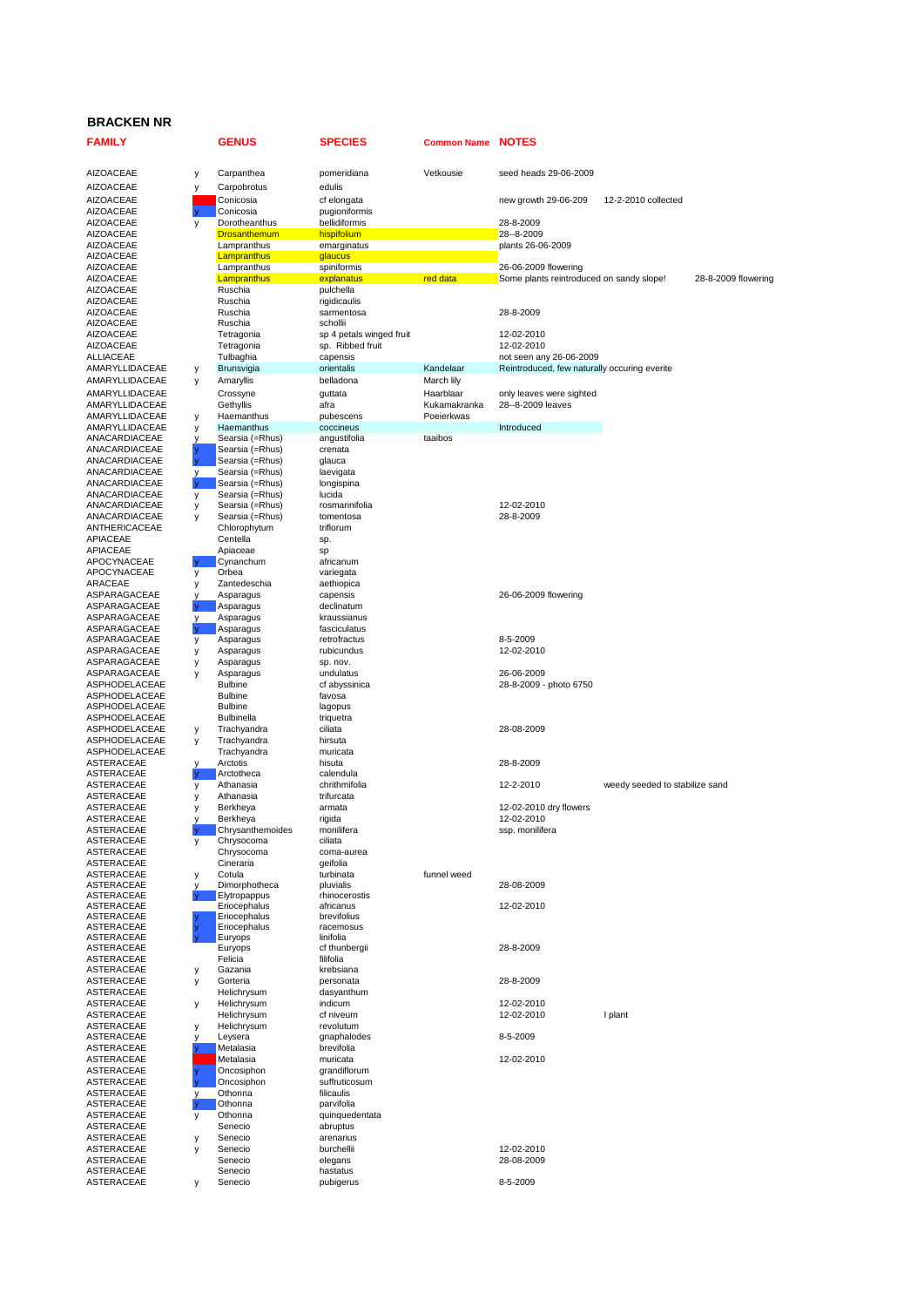| ASTERACEAE                         |              | Senecio                          | rigidus                      |                    |                                                                       |                      |                         |
|------------------------------------|--------------|----------------------------------|------------------------------|--------------------|-----------------------------------------------------------------------|----------------------|-------------------------|
| ASTERACEAE                         | у            | Stoebe                           | cf plumosa                   |                    | 12-02-2010 1 plant                                                    |                      |                         |
| ASTERACEAE                         |              | <b>Tripteris</b>                 | clandestina                  |                    |                                                                       |                      |                         |
| ASTERACEAE                         | у            | Ursinia                          | anthemoides                  |                    |                                                                       |                      |                         |
| BORAGINACEAE<br>BRASSICACEAE       | у            | Lobostemon<br>Heliophila         | cf fruticosus<br>africana    |                    | 8-5-2009                                                              |                      |                         |
| BRASSICACEAE                       |              | Heliophila                       | coronopifolia                |                    |                                                                       |                      |                         |
| CAMPANULACEAE                      |              | Cyphia                           | digitata                     |                    |                                                                       |                      |                         |
| CAMPANULACEAE                      |              | Cyphia                           | phyteuma                     |                    |                                                                       |                      |                         |
| CAMPANULACEAE                      |              | Cyphia                           | volubilis                    |                    | old list                                                              |                      |                         |
| CAMPANULACEAE                      | $\mathbf{V}$ | Lobelia                          | erinus?                      |                    | annual                                                                |                      |                         |
| CAMPANULACEAE                      | у            | Roella                           | cf ciliata                   |                    | old flowerheads 26-06-2009                                            |                      |                         |
| CAMPANULACEAE<br>CELASTRACEAE      | y            | Wahlenbergia<br>Gymnosporia      | capensis<br>buxifolia        |                    | (=Maytenus herterophylla)                                             |                      |                         |
| CELASTRACEAE                       |              | Maytenus                         | lucida                       |                    |                                                                       |                      |                         |
| CELASTRACEAE                       | у            | Putterlickia                     | pyracantha                   |                    | 12-02-2010 red fruit                                                  |                      |                         |
| COLCHICACEAE                       | у            | Baeometra                        | uniflora                     |                    | 28-8-2009                                                             |                      |                         |
| COLCHICACEAE                       |              | Wurmbea                          | hiemalis                     |                    |                                                                       |                      |                         |
| COLCHICACEAE                       |              | Wurmbea                          | incurvata                    |                    |                                                                       |                      |                         |
| CONVALLARIACEAE<br>CONVALLARIACEAE |              | Eriospermum<br>Eriospermum       | cf cernuum<br>cf nanum       |                    | 8-5-2009<br>26-06-2009 leaves                                         |                      |                         |
| CRASSULACEAE                       | у            | Crassula                         | capensis                     |                    |                                                                       |                      |                         |
| CRASSULACEAE                       |              | Crassula                         | ciliata                      |                    |                                                                       |                      |                         |
| CRASSULACEAE                       | y            | Crassula                         | fascicularis                 |                    |                                                                       |                      |                         |
| CRASSULACEAE                       | ٧            | Crassula                         | sp. tiny, growing in moss    |                    | 26-06-2009                                                            |                      |                         |
| CUCUBITACEAE                       |              | Citrylus                         | lanata                       |                    | tsama melon                                                           |                      |                         |
| CUCUBITACEAE                       |              | Kedrostis                        | nana                         |                    |                                                                       |                      |                         |
| CYPERACEAE<br>CYPERACEAE           |              | Cyperus<br>Ficinia               | spA<br>nigrescens            |                    |                                                                       |                      |                         |
| CYPERACEAE                         |              | Ficinia                          | sp                           |                    | 26-06-2009                                                            |                      |                         |
| DROSERACEAE                        | у            | Drosera                          | cistiflora                   |                    |                                                                       |                      |                         |
| DROSERACEAE                        |              | Drosera                          | trinervia                    |                    |                                                                       |                      |                         |
| EBENACEAE                          |              | Diospyros                        | glabra                       |                    |                                                                       |                      |                         |
| EBENACEAE                          | y            | Euclea                           | racemosa                     |                    | 12-02-2010                                                            |                      |                         |
| ERICACEAE<br>EUPHORBIACEAE         | у            | Erica<br>Euphorbia               | serontoides<br>erythrina     | exinct to the site | correct name =cerinthoide 1 plant<br>12-02-2010                       |                      |                         |
| EUPHORBIACEAE                      | у            | Euphorbia                        | genistoides                  |                    |                                                                       |                      |                         |
| EUPHORBIACEAE                      | у            | Euphorbia                        | tuberosa                     |                    |                                                                       |                      |                         |
| FABACEAE                           |              | Aspalathus                       | araneosa                     |                    | 12-02-2010                                                            |                      | not ciliaris HS 2010-02 |
| FABACEAE                           | у            | Aspalathus                       | cordata                      |                    | 12-02-2010                                                            |                      |                         |
| FABACEAE                           | у            | Aspalathus                       | ericifolia                   |                    |                                                                       |                      |                         |
| FABACEAE                           |              | Aspalathus                       | hispida                      |                    | 12-02-2010                                                            |                      |                         |
| FABACEAE<br>FABACEAE               |              | Aspalathus<br>Dipogon            | microphylla<br>lignosus      |                    | 12-02-2010                                                            |                      |                         |
| FABACEAE                           | у            | Indigofera                       | incana                       |                    |                                                                       |                      |                         |
| FABACEAE                           |              | Lessertia                        | herbacea                     |                    | old list                                                              |                      |                         |
| FABACEAE                           |              | Lessertia                        | rigida                       |                    |                                                                       |                      |                         |
| FABACEAE                           | у            | Lippia                           | splendens                    |                    |                                                                       |                      |                         |
| FABACEAE                           |              | Melolobium                       | aethiopicum                  |                    | 28-08-2009                                                            |                      | HS 2010-02              |
| FABACEAE<br>FABACEAE               | у            | Otholobium<br>Otholobium         | hirtum                       |                    | 26-06-2009                                                            | creeping             |                         |
| FABACEAE                           | у<br>у       | Podalyria                        | virgatum<br>sericea          |                    | 8-5-2009                                                              | 26-06-2009 flowering |                         |
| FABACEAE                           |              | Rafnia                           | perfoliata                   |                    |                                                                       |                      |                         |
| FABACEAE                           | у            | Rafnia                           | triflora                     |                    | 8-5-2009                                                              |                      |                         |
| FABACEAE                           | у            | Sutherlandia                     | frutescens                   |                    | 12-02-2010                                                            |                      |                         |
| FABACEAE                           | у            | Wiborgia                         | obcordata                    |                    | 12-02-2010                                                            |                      |                         |
| FABACEAE<br>FUMARIACEAE            |              | <b>Xiphotheca</b><br>Cysticapnos | reflexa<br>vesicaria         | Klappertjies       | 8-5-20009                                                             | 26-06-2009           | 2 populations           |
| GENTIANACEAE                       | у            | Orphium                          | frutescens                   |                    | 1 plant in rehab area                                                 |                      |                         |
| GERANIACEAE                        |              | Geranium                         | incanum                      |                    |                                                                       |                      |                         |
| GERANIACEAE                        |              | Pelargonium                      | alchemilloides               |                    |                                                                       |                      |                         |
| GERANIACEAE                        |              | Pelargonium                      | auritum                      |                    | old list                                                              |                      |                         |
| GERANIACEAE                        |              | Pelargonium                      | cf betulinum                 |                    | 8-5-2009                                                              |                      |                         |
| GERANIACEAE<br>GERANIACEAE         | у            | Pelargonium<br>Pelargonium       | capitatum<br>caucalifolium   |                    | 12-02-2010<br>old list                                                |                      |                         |
| GERANIACEAE                        |              | Pelargonium                      | chamaedryfolium              |                    |                                                                       |                      |                         |
| GERANIACEAE                        | y            | Pelargonium                      | cucullatum                   | X betulinum?       | 1 plant true, 1 plant small leaves hybrid?                            |                      |                         |
| GERANIACEAE                        |              | Pelargonium                      | grossularioides              |                    | old list                                                              |                      |                         |
| GERANIACEAE                        | у            | Pelargonium                      | hirtum                       |                    |                                                                       |                      |                         |
| GERANIACEAE                        |              | Pelargonium                      | lobatum                      |                    |                                                                       |                      |                         |
| GERANIACEAE                        | у            | Pelargonium                      | longicaule                   |                    |                                                                       |                      |                         |
| GERANIACEAE<br>GERANIACEAE         |              | Pelargonium<br>Pelargonium       | longifolium<br>multiradiatum |                    |                                                                       |                      |                         |
| GERANIACEAE                        |              | Pelargonium                      | myrrhifolium                 | v. myrrhifolium    |                                                                       |                      |                         |
| GERANIACEAE                        | у            | Pelargonium                      | myrrhifolium                 | v. coriandrifolium |                                                                       |                      |                         |
| GERANIACEAE                        |              | Pelargonium                      | pinnatum                     |                    | old list                                                              |                      |                         |
| GERANIACEAE                        |              | Pelargonium                      | radulifolium                 |                    |                                                                       |                      |                         |
| GERANIACEAE                        | у            | Pelargonium                      | rapaceum                     |                    | 26-06-2009 leaves                                                     |                      |                         |
| GERANIACEAE<br>GERANIACEAE         | y            | Pelargonium<br>Pelargonium       | seneciodes<br>suburbanum     | v. bipinnatifidum  |                                                                       |                      |                         |
| GERANIACEAE                        |              | Pelargonium                      | tabulare                     |                    |                                                                       |                      |                         |
| GERANIACEAE                        | У            | Pelargonium                      | triste                       |                    | 26-06-2009 leaves                                                     |                      |                         |
| HAEMODORACEAE                      |              | Wachendorfia                     | multiflora                   |                    |                                                                       |                      |                         |
| HAEMODORACEAE                      | у            | Wachendorfia                     | paniculata                   |                    | 26-06-2009 leaves                                                     | 28-8-2009 flowers    |                         |
| HEMEROCALLIDACEAE                  |              | Caesia                           | contorta                     |                    |                                                                       |                      |                         |
| HYACINTHACEAE                      |              | Albuca                           | cooperi                      |                    |                                                                       |                      |                         |
| HYACINTHACEAE<br>HYACINTHACEAE     | у            | Albuca<br>Albuca                 | flaccida<br>juncifolia       |                    | 28-8-2009                                                             |                      |                         |
| HYACINTHACEAE                      | у            | Drimia (=Tenicroa)               | exuviata                     |                    |                                                                       |                      |                         |
| HYACINTHACEAE                      | у            | Drimia (=Tenicroa)               | filifolia                    |                    |                                                                       |                      |                         |
| HYACINTHACEAE                      | у            | Lachenalia                       | aloides                      |                    | var quadricolor                                                       |                      |                         |
| HYACINTHACEAE                      |              | Lachenalia                       | arbuthnotiae                 |                    | old list                                                              |                      |                         |
| HYACINTHACEAE                      | y.           | Lachenalia                       | bulbifera                    |                    |                                                                       |                      |                         |
| HYACINTHACEAE<br>HYACINTHACEAE     | у            | Lachenalia<br>Lachenalia         | capensis<br>orchioides       |                    | old list<br>somewhat intermediate with L. capensis or L. arbuthnotiae |                      |                         |
| HYACINTHACEAE                      | у            | Lachenalia                       | rubida                       |                    | flowering 8-5-2009                                                    |                      |                         |
|                                    |              |                                  |                              |                    |                                                                       |                      |                         |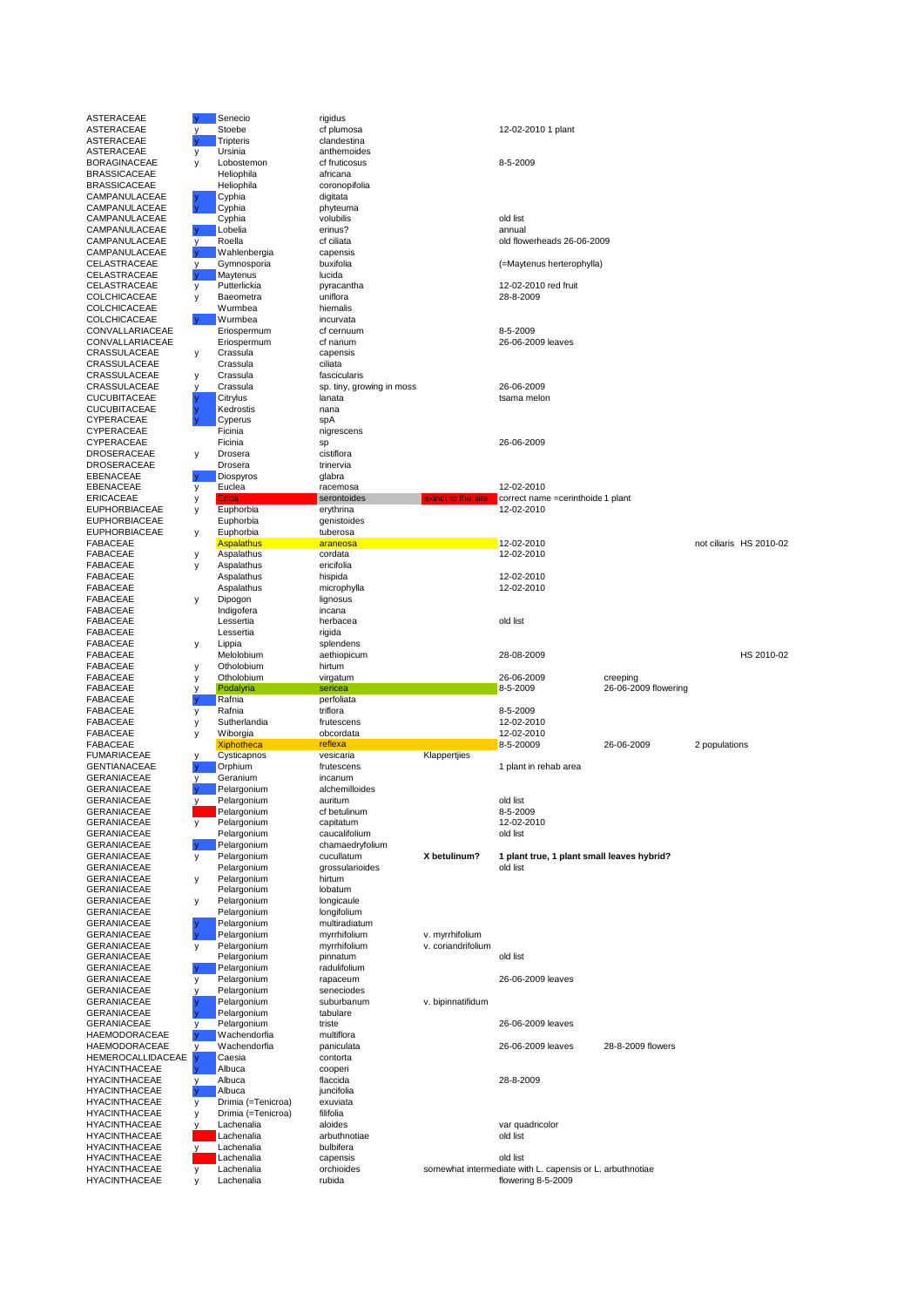| <b>HYACINTHACEAE</b>                       |          | Lachenalia                  | unifolia                             |                                |                              |                           |
|--------------------------------------------|----------|-----------------------------|--------------------------------------|--------------------------------|------------------------------|---------------------------|
| <b>HYACINTHACEAE</b>                       |          | Massonia                    | sp                                   |                                | old list                     |                           |
| <b>HYACINTHACEAE</b>                       | у        | Ornithogalum                | hispidum                             |                                | 26-6-2009 - leaves           |                           |
| <b>HYACINTHACEAE</b>                       | у        | Ornithogalum                | suaveolens                           | new name = Albuc 28-8-2009     |                              |                           |
| <b>HYPOXIDACEAE</b><br><b>HYPOXIDACEAE</b> | у        | Empodium<br>Pauridia        | plicatum<br>minuta                   |                                | 26-06-2009                   |                           |
| <b>HYPOXIDACEAE</b>                        |          | Spiloxene                   | alba                                 |                                |                              |                           |
| <b>HYPOXIDACEAE</b>                        | у        | Spiloxene                   | capensis                             | yellow                         | 28-8-2009                    |                           |
| <b>IRIDACEAE</b><br><b>IRIDACEAE</b>       | у        | Aristea<br>Aristea          | capitata (=major)<br>dichotoma       | Venstervrug                    | 12-02-2009 old spikes        |                           |
| <b>IRIDACEAE</b>                           |          | Aristea                     | sp cf africana                       |                                | check!                       |                           |
| <b>IRIDACEAE</b>                           | у        | Babiana                     | ambigua                              | bobbejaanntjie                 |                              |                           |
| <b>IRIDACEAE</b>                           | у        | <b>Babiana</b>              | nana                                 |                                |                              |                           |
| <b>IRIDACEAE</b><br><b>IRIDACEAE</b>       |          | <b>Babiana</b><br>Babiana   | secunda<br>stricta                   | stompstert                     | old list<br>bobbejaanntjie   |                           |
| <b>IRIDACEAE</b>                           | у        | <b>Babiana</b>              | villosula                            | klein bobbejaanntjie           |                              |                           |
| <b>IRIDACEAE</b>                           |          | Bobartia                    | indica                               |                                | old list                     |                           |
| <b>IRIDACEAE</b>                           | ٧        | Chasmanthe                  | aethiopica                           |                                |                              |                           |
| <b>IRIDACEAE</b><br><b>IRIDACEAE</b>       | у        | Chasmanthe<br>Ferraria      | floribunda<br>crispa                 | Spinnekopblom                  | 28-8-2009                    |                           |
| <b>IRIDACEAE</b>                           | У        | Geissorhiza                 | aspera                               |                                | 28-8-2009                    |                           |
| <b>IRIDACEAE</b>                           |          | Geissorhiza                 | tenella                              |                                |                              |                           |
| <b>IRIDACEAE</b>                           | у        | Gladiolus                   | alatus                               |                                |                              |                           |
| <b>IRIDACEAE</b><br><b>IRIDACEAE</b>       | у        | Gladiolus<br>Gladiolus      | carinatus<br>cunonius                |                                | subsp. Carinatus<br>old list | 28-8-2009                 |
| <b>IRIDACEAE</b>                           | у        | Gladiolus                   | gracilis                             |                                |                              |                           |
| <b>IRIDACEAE</b>                           |          | Gladiolus                   | miniata                              |                                | check - out of area!         |                           |
| <b>IRIDACEAE</b>                           |          | Gladiolus                   | orchidit                             | ("extinct                      |                              |                           |
| <b>IRIDACEAE</b><br><b>IRIDACEAE</b>       | у        | Gladiolus<br>Gladiolus      | priorii<br>punctulatus               |                                | old list                     |                           |
| <b>IRIDACEAE</b>                           |          | Gladiolus                   | undulatus/carneus?                   |                                |                              |                           |
| <b>IRIDACEAE</b>                           |          | Gladiolus                   | watsonius                            |                                | var. watsonius               |                           |
| <b>IRIDACEAE</b>                           | у        | Hesperantha                 | falcata                              |                                | 28-8-2009                    |                           |
| <b>IRIDACEAE</b><br><b>IRIDACEAE</b>       |          | Hesperantha<br>Ixia         | radiata<br>dubia                     |                                |                              |                           |
| <b>IRIDACEAE</b>                           |          | Ixia                        | maculosa                             |                                |                              |                           |
| <b>IRIDACEAE</b>                           |          | Lapeirousia                 | anceps                               |                                |                              |                           |
| <b>IRIDACEAE</b>                           |          | Lapeirousia                 | corymbosa                            |                                |                              |                           |
| <b>IRIDACEAE</b><br><b>IRIDACEAE</b>       | ٧        | Melasphaerula<br>Micranthus | ramosa<br>alopecuroides              | baardmannetjie                 | 28-8-2009                    |                           |
| <b>IRIDACEAE</b>                           | у        | Micranthus                  | tubulosus                            |                                | old flower heads 29-06-2009  |                           |
| <b>IRIDACEAE</b>                           |          | Moraea                      | angusta                              |                                | Tshepo's list - Gladiolus    |                           |
| <b>IRIDACEAE</b>                           |          | Moraea                      | bellendenii                          | patrys Uintjie                 |                              |                           |
| <b>IRIDACEAE</b><br><b>IRIDACEAE</b>       | y.       | Moraea (=Homeria)<br>Moraea | collina<br>elisiae                   |                                |                              | big 1-leaved yellow       |
| <b>IRIDACEAE</b>                           | у        | Moraea (=Homeria)           | flaccida                             |                                | 28-8-2009                    | big 1-leaved orange       |
| <b>IRIDACEAE</b>                           | у        | Moraea (=Galaxia)           | fugacissima                          |                                | old list                     |                           |
| <b>IRIDACEAE</b>                           | ٧        | Moraea                      | fugax                                |                                | 12-02-2010                   |                           |
| <b>IRIDACEAE</b><br><b>IRIDACEAE</b>       | ٧        | Moraea<br>Moraea (=Homeria) | gawleri<br>miniata                   |                                | 28-8-2009                    | 2-leaved orange with rust |
| <b>IRIDACEAE</b>                           |          | Moraea (=Homeria)           | minor                                |                                |                              | 1-leaved orange or yellow |
| <b>IRIDACEAE</b>                           | v        | Moraea                      | ochroleuca                           |                                |                              |                           |
| <b>IRIDACEAE</b>                           |          | Moraea                      | papilionacea                         |                                |                              |                           |
| <b>IRIDACEAE</b><br><b>IRIDACEAE</b>       |          | Moraea (=Rheome)<br>Moraea  | umbellata<br>vegeta                  |                                |                              |                           |
| <b>IRIDACEAE</b>                           | <b>V</b> | Moraea                      | viscaria                             |                                |                              |                           |
| <b>IRIDACEAE</b>                           | у        | Romulea                     | flava                                |                                | 26-06-2009                   |                           |
| <b>IRIDACEAE</b>                           | у        | Romulea                     | rosea                                |                                | 28-8-2009                    |                           |
| <b>IRIDACEAE</b><br><b>IRIDACEAE</b>       |          | Sparaxis<br>Sparaxis        | auriculata<br>bulbilifera            |                                | NW not in area!              |                           |
| <b>IRIDACEAE</b>                           | у        | Sparaxis                    | villosa                              |                                | 28-8-2009                    |                           |
| <b>IRIDACEAE</b>                           |          | Tritoniopsis                | antholyza                            |                                |                              |                           |
| <b>IRIDACEAE</b>                           |          | Watsonia                    | borbonica                            |                                |                              |                           |
| <b>IRIDACEAE</b><br><b>IRIDACEAE</b>       | у        | Watsonia<br>Watsonia        | coccinea<br>marginata                |                                | Tshepo's list - Gladiolus    |                           |
| <b>IRIDACEAE</b>                           | у        | Watsonia                    | meriana                              |                                | old list                     |                           |
| <b>JUNCAGINACEAE</b>                       |          | Triglochin                  | bulbosa                              |                                | 8-5-2009                     |                           |
| LAMIACEAE                                  | у        | Leonotis                    | ocymifolia                           |                                |                              |                           |
| LAMIACEAE<br>LAMIACEAE                     | у<br>у   | Salvia<br>Salvia            | africana-lutea<br>afriacana-caerulea | strand salie<br>bloublom salie |                              |                           |
| LAMIACEAE                                  | у        | Salvia                      | lanceolata                           | rooi salie                     |                              |                           |
| LAMIACEAE                                  |          | Stachys                     | aethiopica                           |                                | in Herbarium                 |                           |
| MALVACEAE<br>MALVACEAE                     |          |                             |                                      |                                |                              |                           |
|                                            |          | Hermannia                   | althaeifolia                         |                                |                              |                           |
|                                            |          | Hermannia                   | hyssopifolia                         |                                |                              |                           |
| MALVACEAE<br>MALVACEAE                     |          | Hermannia<br>Hermannia      | multiflora<br>pinnata                |                                | 28-8-2009                    |                           |
| MALVACEAE                                  |          | Hermannia                   | scabra                               |                                |                              |                           |
| MENISPERMACEAE                             | у        | Cissampelos                 | capensis                             |                                | flowering 8-5-2009           |                           |
| <b>MOLLUGINACEAE</b>                       |          | Adenogramma                 | glomerata                            |                                |                              |                           |
| MOLLUGINACEAE<br><b>MONTINIACEAE</b>       | у        | Pharnaceum<br>Montinia      | lineare<br>caryophyllacea            |                                |                              |                           |
| <b>MYRSINACEAE</b>                         | у        | Myrsine                     | africana                             |                                | 12-02-2010                   |                           |
| OLEACEAE                                   |          | Olea                        | europaea                             |                                | subsp. Africana              |                           |
| OLEACEAE                                   |          | Olea                        | exasperata                           |                                |                              |                           |
| ORCHIDACEAE<br>ORCHIDACEAE                 | у        | Corycium<br>Disa            | orobanchoides<br>bracteata           |                                | 28-8-2009                    |                           |
| ORCHIDACEAE                                |          | Disa                        | cf cornuta                           |                                | 28-8-2009 photo -spike       | Img 6647                  |
| ORCHIDACEAE                                | у        | Holothrix                   | villosa                              |                                | 26-06-2009                   |                           |
| ORCHIDACEAE                                | у        | Pterygodium                 | catholicum                           |                                | 28-8-2009                    |                           |
| ORCHIDACEAE<br>ORCHIDACEAE                 |          | Satyrium<br>Satyrium        | odorum<br>coriifolium                |                                | 28-08-2009                   |                           |
| OXALIDACEAE                                |          | Oxalis                      | flava                                |                                |                              |                           |
| OXALIDACEAE                                |          | Oxalis                      | glabra                               |                                | 26-6-2009 ID Ken             |                           |
| OXALIDACEAE                                | у        | Oxalis                      | luteola                              |                                | 26-06-2009                   |                           |
| OXALIDACEAE<br>OXALIDACEAE                 | у<br>У   | Oxalis<br>Oxalis            | obtusa<br>pes-caprae                 |                                | 26-06-2009                   |                           |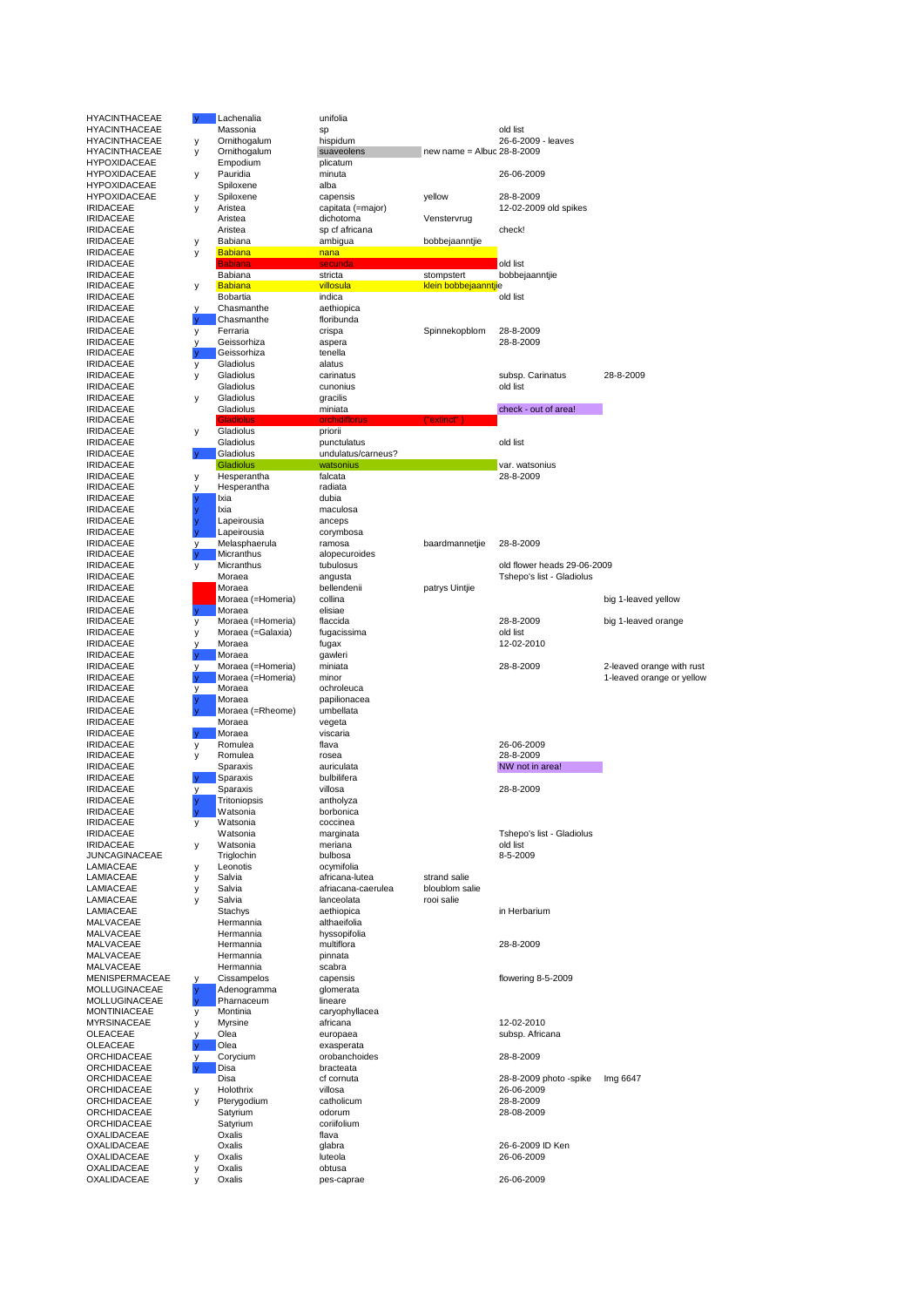POTTIACEAE y Triguetrella tristicha

| OXALIDACEAE             |              | Oxalis                             | purpurea      |                          |                           |
|-------------------------|--------------|------------------------------------|---------------|--------------------------|---------------------------|
| OXALIDACEAE             |              | Oxalis                             | stellata      |                          | flowering 8-5-2009        |
| OXALIDACEAE             |              | Oxalis                             | subsessilis   |                          |                           |
| OXALIDACEAE             | у            | Oxalis                             | tenuifolia    |                          | 26-06-2009                |
|                         |              |                                    |               |                          |                           |
| POACEAE                 | ÿ            | Cynodon                            | dactylon      |                          | kweek                     |
| POACEAE                 | y            | Ehrharta                           | calycina      |                          |                           |
| POACEAE                 |              | Ehrharta                           | longifolia    |                          |                           |
| <b>POACEAE</b>          |              | Eragrostis                         | curvula       |                          |                           |
| POACEAE                 |              | Hypparhenia                        | hirta         |                          |                           |
| POACEAE                 |              | Melinis                            | nerviglumis?  |                          |                           |
| POACEAE                 |              | Merxmuellera                       | stricta       |                          |                           |
|                         |              |                                    |               |                          |                           |
| POACEAE                 |              | Pentaschistis                      | airoides      | ssp. airoides            |                           |
| POACEAE                 |              | Stipagrostis                       | zeyheri       |                          | bushman grass             |
| POACEAE                 |              | Pentaschistis                      | pallida       |                          |                           |
| POACEAE                 | у            | Themeda                            | triandra      |                          | 8-5-2009                  |
| POACEAE                 | y            | Tribolium                          | echinatum     |                          |                           |
| POACEAE                 | V            | Tribolium                          | uniolae       |                          |                           |
|                         |              |                                    |               |                          |                           |
| POLYGALACEAE            | у            | Muraltia (=Nylandtia)              | spinosa       |                          | 26-006-2009 - full flower |
| POLYGALACEAE            | V            | Muraltia                           | sp            |                          |                           |
| POLYGALACEAE            | у            | Polygala                           | sp            |                          |                           |
| PROTEACEAE              | у            | Leucadendron                       | lanigerum     |                          | 12-02--2010               |
| PROTEACEAE              |              | Leucadendron                       |               |                          |                           |
|                         |              |                                    | salignum      |                          | 12-02-2010                |
| PROTEACEAE              | у            | Protea                             | repens        | sugarbush                | 1 natural, 4 introduced   |
| PROTEACEAE              | у            | Serruria                           | furcellata    |                          | Introduced                |
| <b>RESTIONACEAE</b>     | у            | Ischyrolepis                       | capensis      |                          | 26-06-2009                |
| <b>RESTIONACEAE</b>     |              | Ischyrolepis                       | triflora      |                          | old list                  |
| <b>RESTIONACEAE</b>     |              | Thamnochortus                      | gracilis      |                          |                           |
| RESTIONACEAE            |              | Wildenowia                         | incurvata     |                          |                           |
|                         | у            |                                    |               |                          |                           |
| <b>RESTIONACEAE</b>     |              | Wildenowia                         | sulcata       |                          |                           |
| RHAMNACEAE              |              | Phylica                            | cephalantha   |                          | 26-6-2009                 |
| RHAMNACEAE              |              | Phylica                            | imberbis      |                          | old list                  |
| RHAMNACEAE              |              | Phylica                            | parviflora    |                          |                           |
| RHAMNACEAE              |              | Phylica                            |               |                          | 28-8-2009                 |
|                         | у            |                                    | plumosa       |                          |                           |
| RHAMNACEAE              | у            | Trichocephalus                     | stipularis    |                          | 8-5-2009                  |
| ROSACEAE                |              | Cliffortia                         | juniperifolia | not a name!              | 8-5-2009                  |
| <b>ROSACEAE</b>         | у            | Cliffortia                         | polygonifolia | paddabos                 | 8-5-2009                  |
| <b>RUBIACEAE</b>        |              | Anthospermum                       | aethiopicum   |                          |                           |
| RUTACEAE                |              | Agathosma                          | sp            |                          |                           |
|                         | у            |                                    |               |                          |                           |
| RUTACEAE                | у            | Coleonema                          | alba          |                          |                           |
| <b>RUTACEAE</b>         |              | Diosma                             | hirsuta       |                          |                           |
| SANTALACEAE             |              | Thesium                            | funale        |                          | 12-02-2010                |
| SANTALACEAE             |              | Thesium                            | cf capitatum  |                          | 8-5-2009                  |
| SANTALACEAE             |              | Thesium                            | cf pubescens  |                          | 12-02-2010                |
| SANTALACEAE             |              | Thesium                            | spicatum      |                          |                           |
|                         | у            |                                    |               |                          |                           |
| SCROPHULARIACEAE        |              | Diascia                            | elongata      |                          | 28-8-2009                 |
| SCROPHULARIACEAE        | <b>V</b>     | Diascia                            | longicornis   |                          |                           |
| SCROPHULARIACEAE        | y            | Dischisma                          | ciliatum      |                          | 28-08-2009                |
| SCROPHULARIACEAE        | <b>V</b>     | Hebenstreitia                      | integrifolia  |                          |                           |
| SCROPHULARIACEAE        |              | Hebenstreitia                      | ramosissima   |                          |                           |
| SCROPHULARIACEAE        |              | Hemimeris                          |               |                          |                           |
|                         | у            |                                    | montana       | correct name = racemosa  |                           |
| SCROPHULARIACEAE        | <b>V</b>     | Lyperia                            | lychnidea     |                          |                           |
| SCROPHULARIACEAE        |              | Manulea                            | cheiranthus   |                          |                           |
| SCROPHULARIACEAE        | у            | Nemesia                            | barbata       |                          |                           |
| <b>SCROPHULARIACEAE</b> | у            | Nemesia                            | versicolor    | correct name = affinis   |                           |
| SCROPHULARIACEAE        | У            | Oftia                              | africana      |                          |                           |
| SCROPHULARIACEAE        |              | Phyllopodium                       | heterophyllum |                          | 28-8-2009 scan            |
|                         |              |                                    |               |                          |                           |
| SCROPHULARIACEAE        | <b>V</b>     | Polycarena                         | capensis      |                          |                           |
| SCROPHULARIACEAE        |              | Pseudoselago                       | spuria        |                          | 12-02-2010 old flowers    |
| <b>SCROPHULARIACEAE</b> |              | Zaluzianskya                       | divaricata    |                          | 28-8-2009                 |
| SOLANACEAE              | y            | Lycium                             | afrum         |                          |                           |
| <b>SOLANACEAE</b>       | ÿ            | Solanum                            | guineense     |                          |                           |
| SOLANACEAE              |              | Solanum                            | iinnaearum    |                          |                           |
| SOLANACEAE              | y            | Solanum                            |               |                          |                           |
|                         |              |                                    |               |                          |                           |
| <b>TECOPHILAEACEAE</b>  | у            | Cyanella                           | hyacinthoides |                          |                           |
| THYMELAEACEAE           | у            | Passerina                          | vulgaris      | correct name = corymbosa |                           |
| THYMELAEACEAE           |              | Struthiola                         | cf ciliata    |                          | 26-06-2009                |
| THYMELAEACEAE           | <b>V</b>     | Struthiola                         | myrsinites    |                          |                           |
| <b>VISCACEAE</b>        | у            | Viscum                             | capense       |                          |                           |
| ZYGOPHYLLACEAE          | у            | Roepera (=Zygophyllum) sessifolium |               |                          | 26-06-2009                |
|                         |              |                                    |               |                          |                           |
|                         |              |                                    |               |                          |                           |
| Ferns                   |              |                                    |               |                          |                           |
| ANEMIACEAE              | у            | Mohria                             | caffrorum     |                          |                           |
| PTERIDACEAE             | $\mathbf{V}$ | Cheilanthes                        | hastata       |                          |                           |
|                         |              |                                    |               |                          |                           |
| Liverworts              |              |                                    |               |                          |                           |
| AYTINIACEAE             | у            | Asterella                          | marginata     |                          |                           |
| <b>RICCIACEAE</b>       |              | Riccia                             | sp 1          |                          |                           |
|                         | у            |                                    |               |                          |                           |
| RICCIACEAE              | у            | Riccia                             | sp 2          |                          |                           |
| RICCIACEAE              | у            | Riccia                             | sp 3          |                          |                           |
|                         |              |                                    |               |                          |                           |
| <b>Mosses</b>           |              |                                    |               |                          |                           |
|                         |              |                                    |               |                          |                           |
| <b>BARTRAMIACEAE</b>    | у            | Bartramia                          | hampeana      |                          |                           |
|                         |              |                                    |               |                          |                           |
| <b>BRYACEAE</b>         | у            | Bryum                              | argenteum     |                          |                           |
| <b>BRYACEAE</b>         | у            | Bryum                              | canariense    |                          |                           |
| <b>BRYACEAE</b>         | у            | Bryum                              | dichotomum    |                          |                           |
| <b>BRYACEAE</b>         | у            | Bryum                              | torquescens   |                          |                           |
| DITRICHACEAE            | у            | Ceratodon                          | purpureus     |                          |                           |
|                         |              |                                    |               |                          |                           |
| <b>DITRICHACEAE</b>     | у            | Pleuridium                         | ecklonii      |                          |                           |
| <b>FABRONIACEAE</b>     | у            | Ischyrodon                         | lepturus      |                          |                           |
| <b>GRIMMIACEAE</b>      | у            | Grimmia                            | laevigata     |                          |                           |
| GRIMMIACEAE             | у            | Grimmia                            | pulvinata     |                          |                           |
| POTTIACEAE              | у            | Trichostomum                       | brachydontium |                          |                           |
| <b>DOTTIACEAE</b>       |              |                                    |               |                          |                           |